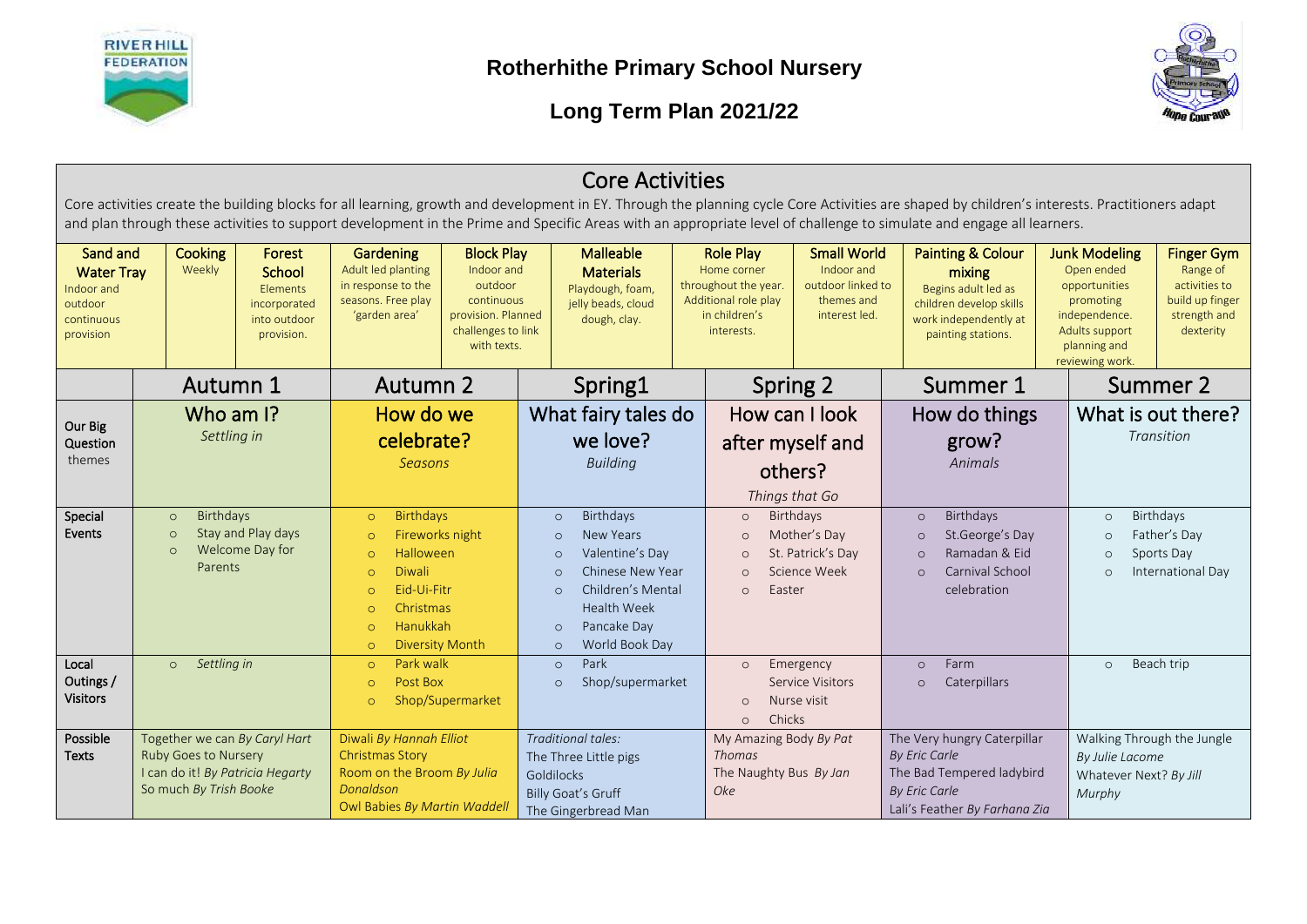



|           | Lulu's First Day By Anna<br><b>McQuinn</b> | Gruffalo By Julia Donaldson<br>We're going on a leaf Hunt | Jack and the Beanstalk                    | The train ride By June<br>Crebbin | Monkey Puzzle By Julia<br>Donaldson | Last Stop on Market Street<br>By Matt de la Pena |
|-----------|--------------------------------------------|-----------------------------------------------------------|-------------------------------------------|-----------------------------------|-------------------------------------|--------------------------------------------------|
|           | Maisie Goes to Nursery By Lucy             | Kippers birthday By Mick                                  |                                           | The Odd Egg By Emily              |                                     | We're going on a Lion Hunt                       |
|           | Cousins                                    | <b>Inkpen</b>                                             |                                           |                                   |                                     |                                                  |
|           | We're going on a Bear Hunt By              |                                                           |                                           | Gravett                           |                                     | <b>By David Axtell</b>                           |
|           | <b>Michael Rosen</b>                       |                                                           |                                           | Tony Mitton books on              |                                     | Sharing a sea shell By Julia                     |
|           |                                            |                                                           |                                           | Things that go!                   |                                     | Donaldson                                        |
|           |                                            |                                                           |                                           |                                   |                                     | Look up By Nathan Byronl                         |
|           |                                            |                                                           |                                           |                                   |                                     |                                                  |
| Personal  | Who am I? Being the Best I can             | What are feelings?                                        | What is special about me?                 | How can I help others?            | What am I proud of?                 | What is special about the                        |
| Social    | Be.                                        | Introduce Zones of Regulation                             | Learn about special customs               | Who helps look after us?          | Look at how we are growing          | world around me?                                 |
| Emotional | Settling into our new Nursery              | and exploring different                                   | and beliefs                               |                                   | and changing; What can I do         | Special places in my                             |
| Developm  |                                            | feelings                                                  |                                           | How to help one another           | now that I couldn't do              | community                                        |
| ent       | Get to know and develop a                  |                                                           | Similarities and differences              | and what to do if you need        | before?                             |                                                  |
|           | bond with key worker                       | Talking about our own                                     | and how we show respect                   | help.                             |                                     | Where are my friends and                         |
|           |                                            | feelings and understanding                                |                                           |                                   | Playing co-operatively in a         | family from? Explore                             |
|           | Play name games                            | feelings of others                                        | Set our personal targets and              | The importance of being           | group. Children work on             | similarities and differences                     |
|           | Learn areas of the classroom               |                                                           | goals                                     | kind and gentle.                  | projects in groups lead by          | How to look after the                            |
|           | and school routines                        | Kind and unkind behaviour;                                |                                           |                                   | their own interests.                | environment.                                     |
|           |                                            | being a good friend                                       | Mindfulness activities linked             | What makes a great friend:        |                                     |                                                  |
|           | Learn to self-register and hand            |                                                           | to children's mental health               | know that words have an           | Children build confidence to        | Termly Review; my proudest                       |
|           | my things on my special peg                | Learn to use 'conflict                                    | week                                      | impact on others                  | share their proud moments           | moments from this term                           |
|           |                                            | resolution'                                               |                                           |                                   |                                     |                                                  |
|           | Share pictures of the our                  |                                                           | Small group turn taking                   | Termly Review; my                 | Explore what makes us feel          | Transition to Reception                          |
|           | families/important people                  | Create 'cool down' areas                                  | games                                     | proudest moments from             | different ways. I feel proud        |                                                  |
|           |                                            | when we need time to calm                                 |                                           | this term                         | when I feel happy when              |                                                  |
|           | Create a class Charter                     | down                                                      | Fairy tales:                              |                                   |                                     |                                                  |
|           | Setting rules and routines;                |                                                           | -explore characters and their             | Introduce 'experts' for all       |                                     |                                                  |
|           | expectations and boundaries                | Introduce brain breaks and                                | actions. Eg Goldilocks and the            | areas                             |                                     |                                                  |
|           | Discuss class promises and                 | quiet/calm times                                          | big bad wolf.                             |                                   |                                     |                                                  |
|           | agree on them as a whole class.            |                                                           | -think of stories from others             |                                   |                                     |                                                  |
|           |                                            |                                                           |                                           |                                   |                                     |                                                  |
|           |                                            | Termly Review; my proudest                                | perspectives how might the<br>Giant feel? |                                   |                                     |                                                  |
|           |                                            | moments from this term                                    |                                           |                                   |                                     |                                                  |
| Physical  | <b>Fundamental Movement</b>                | <b>Climbing &amp; Balance</b>                             | Jumping                                   | <b>Throwing and Catching</b>      | <b>Kicking and Batting</b>          | Multi skills and Athletics                       |
| Developm  | Experiments with different ways            | Develop core muscles and                                  | Practice pushing feet down                | Develop hand-eye                  | Develop co-ordination and           | Practice key skills for Sports                   |
| ent       | of moving.                                 | strength to pull bodies up on                             | into the ground to jump with              | coordination to propel            | eye tracking to kick small and      | Day Activities.                                  |
| PE coach  | Begin to negotiates space                  | climbing equipment. Work on                               | increased height and                      | objects further with              | large balls and use a begin to      |                                                  |
| Gross     | successfully when walking,                 | balance when climbing and                                 | distance.                                 | increased accuracy and            | use a bat.                          |                                                  |
|           |                                            |                                                           |                                           |                                   |                                     |                                                  |
| Motor     | running and hopping.                       |                                                           |                                           | catch fast moving objects.        |                                     | Wheeled toys                                     |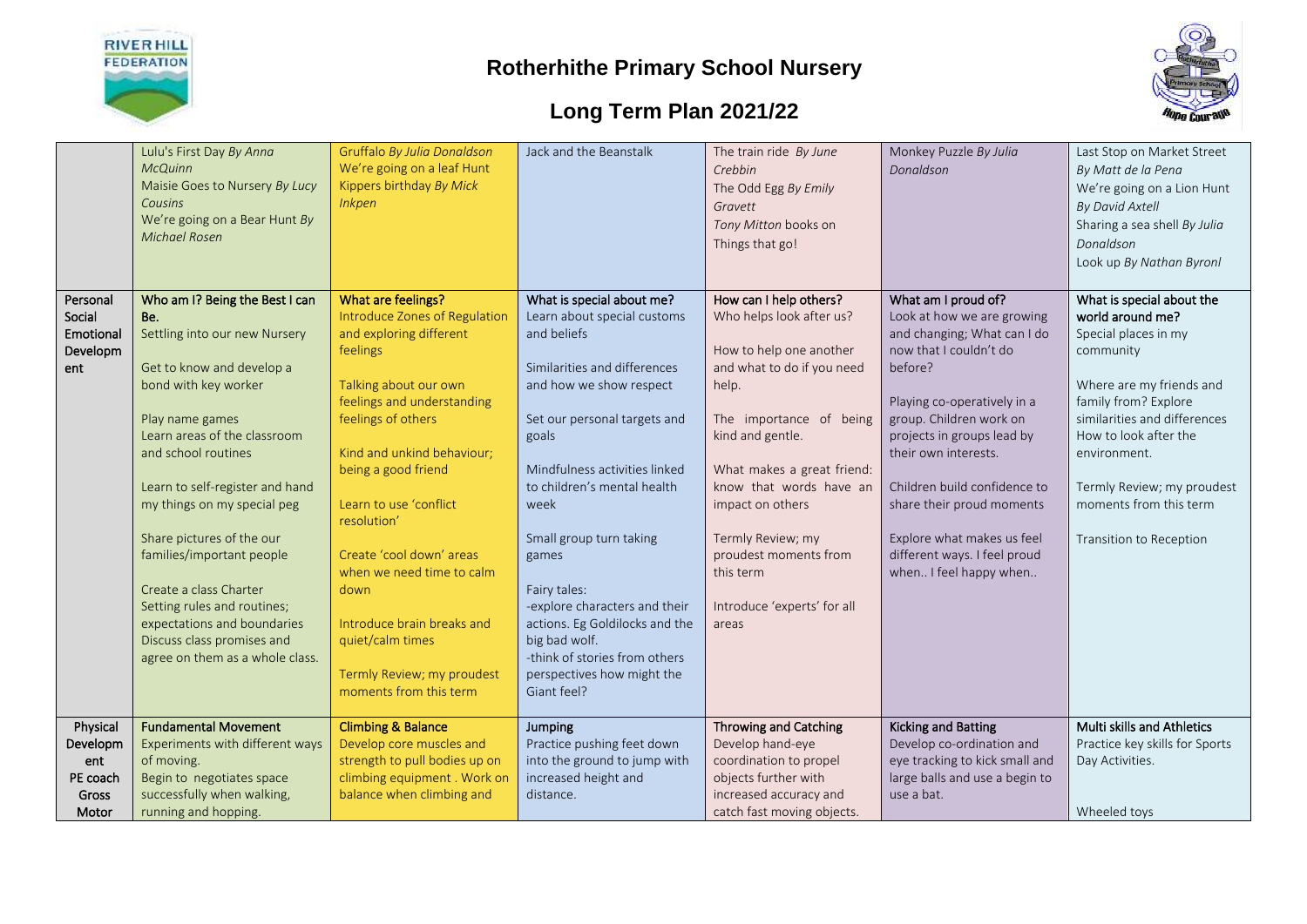



| <b>Fine</b>                           | Wheeled toys<br>Bikes, scooters and other<br>wheeled toys.<br>Rolls, pounds, squeezes and                                                                              | traveling over, under and<br>around obstacles.<br>Wheeled toys<br>Bikes, scooters and other<br>wheeled toys.<br>Introduce Write Dance for                                                                                                                       | Wheeled toys<br>Bikes, scooters and other<br>wheeled toys.<br><b>Write Dance Activities</b>                                                                                                                                                                                 | Wheeled toys<br>Bikes, scooters and other<br>wheeled toys.<br><b>Write Dance Activities</b>                                                                                                                                        | Wheeled toys<br>Bikes, scooters and other<br>wheeled toys.<br><b>Write Dance Activities</b>                                                                                                 | Bikes, scooters and other<br>wheeled toys.<br>Write Dance Activities                                                                                               |
|---------------------------------------|------------------------------------------------------------------------------------------------------------------------------------------------------------------------|-----------------------------------------------------------------------------------------------------------------------------------------------------------------------------------------------------------------------------------------------------------------|-----------------------------------------------------------------------------------------------------------------------------------------------------------------------------------------------------------------------------------------------------------------------------|------------------------------------------------------------------------------------------------------------------------------------------------------------------------------------------------------------------------------------|---------------------------------------------------------------------------------------------------------------------------------------------------------------------------------------------|--------------------------------------------------------------------------------------------------------------------------------------------------------------------|
| Motor &<br>Mark<br>making/<br>writing | pulls play dough<br>Hold and use a range of small<br>tools and objects such as<br>tambourines, jugs, hammers<br>and mark making tools<br>Begin to turn pages in a book | small groups<br>Use paintbrushes to explore<br>creating dots, lines, circular<br>strokes; develop wrist action<br>Snips with scissors; create<br>Christmas snowflakes<br>Manipulate clay to create<br>diva lamps<br>Use utensils for cooking in<br>small groups | Copies circular, vertical,<br>horizontal strokes and lines<br>with mark making tools<br>Construction with a variety of<br>small materials and tools<br>Use different sized and<br>shaped cutters for making<br>gingerbread biscuits<br>Turn pages of books<br>independently | Trace shapes and lines with<br>mark making tools<br>Begin to form some letters<br>in learnt in phonics<br>Use windup toys and<br>buttons to make things<br>move and go<br>Represent ideas and ascribe<br>meaning to pictures drawn | Planting seeds and using<br>water cans and sprays<br>Manipulate playdough to<br>make snakes, and small balls<br>Begin to hold mark making<br>tools with tripod grasp<br>Begin to write name | Write name and represent<br>some other letters<br>Use scissors to cut straight<br>lines<br>Paint and represent pictures<br>with some details eg eyes<br>nose mouth |
| Healthy<br>and Self<br>care           | Learn daily routines and<br>handwashing<br>Use the toilet independently<br>and/or ask for help if needed<br>Eat and use utensils with<br>greater independence          | Eat independently<br>Take on and off winter<br>clothes independently<br>Assess risk and use resources<br>and equipment in school<br>safely                                                                                                                      | Learn about oral hygiene and<br>brushing teeth<br>Try and taste different foods<br>Develop breath control for<br>brain breaks                                                                                                                                               | Assess risk and be safe at<br>home and in school; is it<br>safe?<br>Road Safety<br>Talk about the body and<br>name body parts.                                                                                                     | Healthy eating and food<br>Learn about growth and<br>change in humans and<br>animals                                                                                                        | Learn how to look after our<br>bodies in the hot weather<br>Talk about ways to keep<br>healthy                                                                     |
| Communi<br>cation and<br>Language     | Rhymes and songs that use the<br>whole hand<br>1:1 talking time with adult                                                                                             | Rhymes/song that use fingers<br><b>Introduce Talking Tables</b>                                                                                                                                                                                                 | Rhymes/songs that cross the<br>midline<br>Act out fairy tales                                                                                                                                                                                                               | Rhyme Time: rhymes that<br>use the whole body<br>Comment, predict and<br>explain Science experiments                                                                                                                               | Rhymes that: involve games<br>and movement<br>Introduce Story Maker                                                                                                                         | 'Rhyme Time' challenge<br>Share and talk about their<br>'special place' (Tapestry)                                                                                 |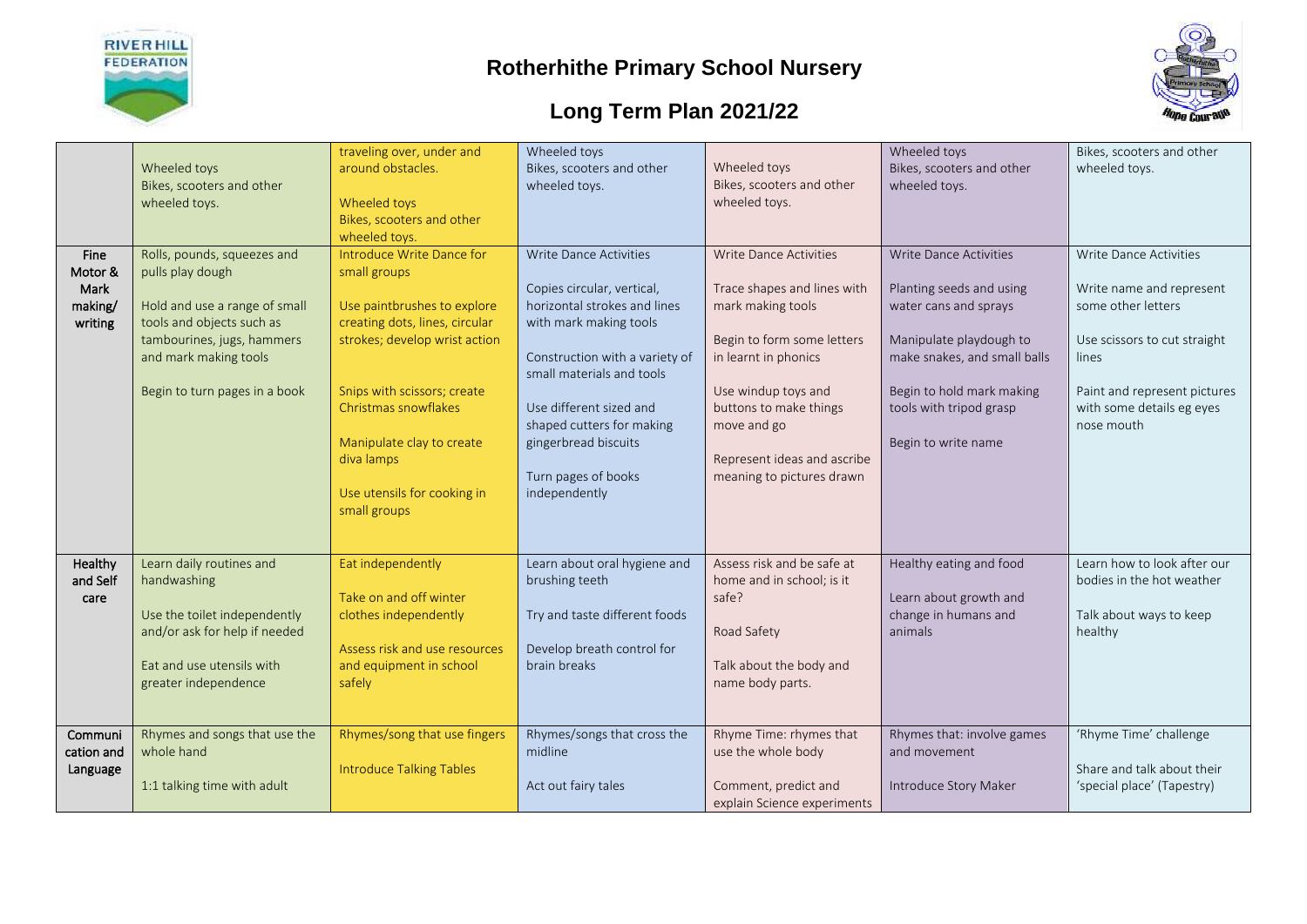



|          | Introduce 'Word Time' for daily  | Share and talk about Tapestry | Sequence and retell stories;   | Introduce 'Big Picture'       | Explain 'odd one out' scenes   | Begin to answer 'why'         |
|----------|----------------------------------|-------------------------------|--------------------------------|-------------------------------|--------------------------------|-------------------------------|
|          | vocabulary input                 | posts                         | first, then, now               | answer who, what and          |                                | questions                     |
|          |                                  |                               |                                | where questions               | Listening games for            |                               |
|          | Introduce What's in the Box?     | Mystery Box and Touchy feely  | Use language related to        |                               | identifying animal sounds      | Listen and do 2-3 part        |
|          |                                  | bags                          | measure for size; big, small,  | Opposites: fast/slow          |                                | instruction activities        |
|          | Sorting and classifying toys and |                               | medium                         | quiet/loud big/small          | Use language related to length |                               |
|          | objects                          | Action games and songs for    |                                |                               | and weight                     | Use language related to time; |
|          |                                  | verbs                         | Introduce 'story telling tent' | Phase 1 phonics:              |                                | today, tomorrow, yesterday    |
|          | Labelling objects; what are they |                               |                                | Oral blending and             |                                |                               |
|          | for?                             | Prepositions: under, behind,  | Phase 1 phonics:               | segmenting: reproduce         | <b>Read Write Inc Phonics</b>  | <b>Read Write Inc Phonics</b> |
|          |                                  | in front of, on top of.       | Talking about sounds           | audibly the phonemes they     | Continue with children's next  | Continue with children's next |
|          | Dress up games & Puppet Play     |                               | (developing vocabulary and     | hear, in order, all through   | steps following RWI sound      | steps following RWI sound     |
|          |                                  | Phase 1 phonics:              | language comprehension)        | the word                      | order                          | order                         |
|          | Phase 1 phonics:                 | Listening and Remembering     | Playing with initials sounds,  |                               |                                |                               |
|          | Tuning into sounds: sound        | Sounds: Rhythm and rhyme      | can you hear and say initial   | <b>Read Write Inc Phonics</b> |                                |                               |
|          | discrimination of instrumental   | Voice sounds                  | sounds                         | Begin first set of sounds,    |                                |                               |
|          | sounds and body percussion       |                               |                                | link sound to phoneme         |                                |                               |
|          |                                  |                               |                                |                               |                                |                               |
| Literacy | Share favourite                  | Share stories in small groups | Launch 'lending library' for   | Begin reading sessions with   | Children create their own      | Complete 'book reviews' of    |
|          | stories/songs/rhymes             |                               | families                       | parents                       | stories with 'story maker'     | favourite stories             |
|          |                                  | Listen and join in with       |                                |                               |                                |                               |
|          | Join in with actions to rhymes   | repeated refrains             | World Book Day activities      | Explore information books     | Sequence stories; beginning,   | 'Rhyme Time' challenge        |
|          | and stories                      |                               |                                | about 'things that go'        | middle and end                 |                               |
|          |                                  | Recognise familiar words in   | Talk about settings in stories |                               |                                | Change characters in a story; |
|          | Read stories 1:1                 | environment and own name      |                                | Make up new endings for       | Begin to make and create our   | "we're going on a lion hunt"  |
|          |                                  |                               | Begin to tell own stories in   | favourite stories             | own story books                |                               |
|          | Identify main characters in      | Talk about illustrations in   | 'story tent' use key story     |                               |                                | Make an "All About Me"        |
|          | familiar stories                 | books                         | words eg once upon a time      | Take greater notice of        | Story sacks for 'Monkey        | book                          |
|          |                                  |                               |                                | letters in books and print    | Puzzle' & 'The very Hungry     |                               |
|          | Use Story Sacks                  |                               |                                |                               | Caterpillar'                   |                               |
|          |                                  |                               |                                | Children choose books to      |                                |                               |
|          |                                  |                               |                                | take home                     |                                |                               |
|          |                                  |                               |                                |                               |                                |                               |
| Mathemat | Number songs and Rhymes          | Numbers for birthdays;        | Begin to recognise numbers     | Recognise and begin to        | Recognise and order numbers    | Receite and begin to          |
| ics      |                                  | birthday cakes and candles    | to 10                          | order numbers to 10           | to 10                          | recognise numbers beyond      |
|          | Counting our fingers and toes in |                               |                                |                               |                                | 10                            |
|          | sequence                         | Reciting number names in      | Count objects to five          | To match a numeral to a       | To match a numeral to a        |                               |
|          |                                  | order to 10; fireworks songs  | accurately using one to one    | quantity (up to 5)            | quantity (to 5 and beyond)     | To match a numeral to a       |
|          | Numbers in the environment       |                               | correspondence                 |                               |                                | quantity (to 5 and beyond)    |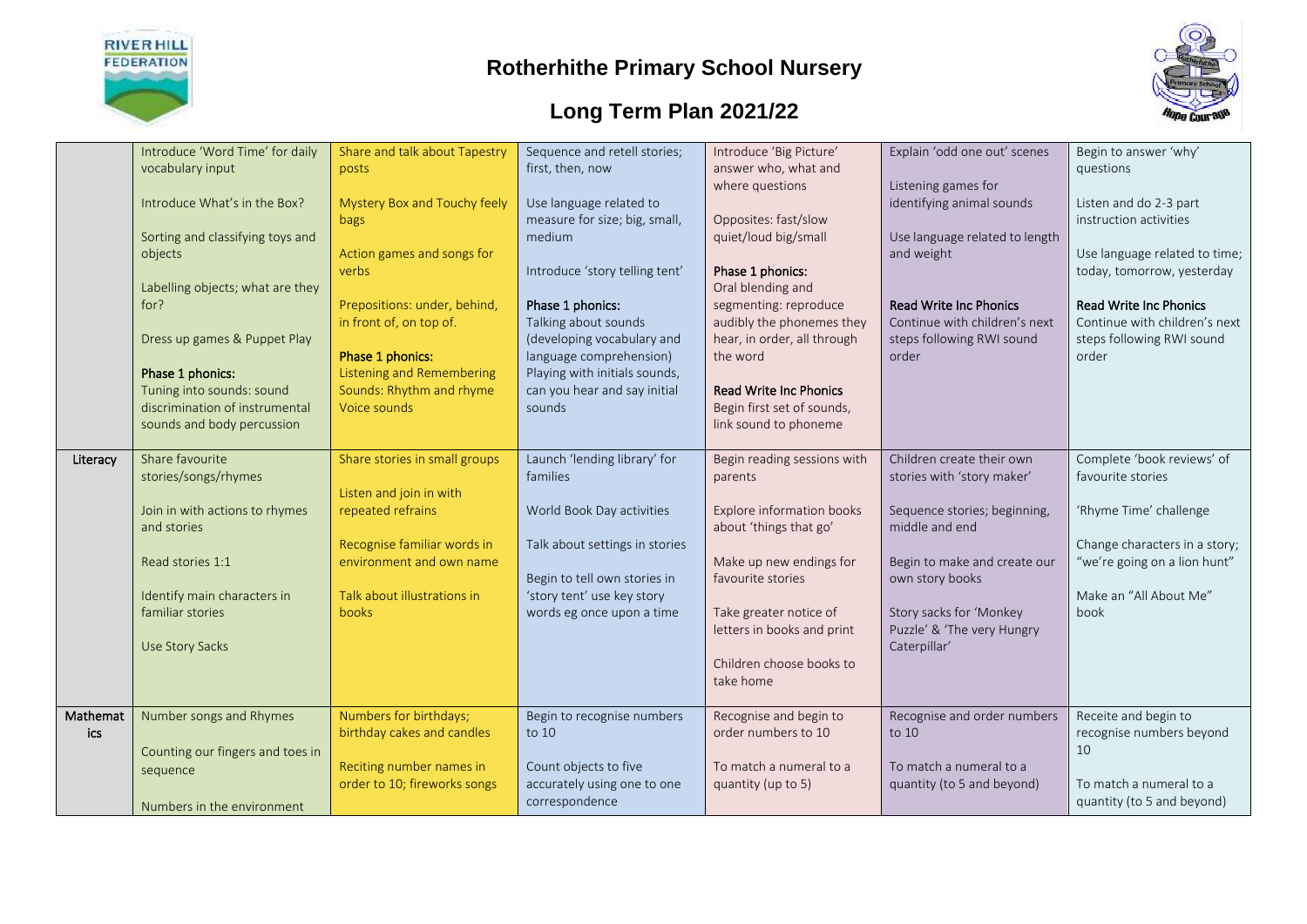



|            | Exploring numbers 1-5<br>Noticing shapes in our<br>environment | Begin to count objects to five<br>using one to one<br>correspondence; fireworks<br>and candles<br>Matching numeral and<br>quantity correctly to 5<br>Shapes, size, measure for<br>present wrapping (Christmas) | Separates a group of three or<br>four objects and can see that<br>the total stays the same<br>Size: linked to Goldilocks and<br>the three Bears | To know that a quantity<br>changes if one objects is<br>taken away or added<br>Begin to represent<br>quantities using fingers,<br>marks, objects<br>Count steps, claps, jumps<br>etc. | Compares two groups of<br>objects, saying when they<br>have the same number<br>Represent quantities using<br>fingers, marks, objects<br>Exploring 1 more and 1 less | Estimates how many objects<br>they can see and checks by<br>counting them<br>Create simple ABA patterns<br>with objects/shapes |
|------------|----------------------------------------------------------------|----------------------------------------------------------------------------------------------------------------------------------------------------------------------------------------------------------------|-------------------------------------------------------------------------------------------------------------------------------------------------|---------------------------------------------------------------------------------------------------------------------------------------------------------------------------------------|---------------------------------------------------------------------------------------------------------------------------------------------------------------------|--------------------------------------------------------------------------------------------------------------------------------|
| Understan  | <b>Stem Learning: The Natural</b>                              | <b>Stem Learning: Physical</b>                                                                                                                                                                                 | <b>Stem Learning: Materials</b>                                                                                                                 | Stem Learning: All About                                                                                                                                                              | <b>Stem Learning: The Natural</b>                                                                                                                                   | Stem Learning: Physical                                                                                                        |
| ding of    | World, Explore and Observe                                     | <b>Processes</b>                                                                                                                                                                                               | Building a house for<br>$\circ$                                                                                                                 | me                                                                                                                                                                                    | World, Explore and Observe                                                                                                                                          | <b>Processes</b>                                                                                                               |
| the World  | Fantastic fruits<br>$\Omega$                                   | <b>Floating and Sinking</b><br>$\circ$                                                                                                                                                                         | the Three Little Pigs                                                                                                                           | <b>Brilliant Bodies</b><br>$\Omega$                                                                                                                                                   | Minibeast safari<br>$\circ$                                                                                                                                         | Magic magnets<br>$\circ$                                                                                                       |
|            | Natural scavenger<br>$\circ$                                   | Water and Ice<br>$\Omega$                                                                                                                                                                                      |                                                                                                                                                 | My senses<br>$\circ$                                                                                                                                                                  | Plant parts<br>$\circ$                                                                                                                                              | Shadows<br>$\circ$                                                                                                             |
|            | hunt                                                           | Cooking<br>$\circ$                                                                                                                                                                                             |                                                                                                                                                 |                                                                                                                                                                                       |                                                                                                                                                                     |                                                                                                                                |
|            |                                                                |                                                                                                                                                                                                                |                                                                                                                                                 | <b>Science Week</b>                                                                                                                                                                   |                                                                                                                                                                     |                                                                                                                                |
| Art &      | <b>Painting and Colour</b>                                     | Colour                                                                                                                                                                                                         | <b>Textiles and Texture</b>                                                                                                                     | Printing                                                                                                                                                                              | <b>Drawing</b>                                                                                                                                                      | <b>Drawing</b>                                                                                                                 |
| Design     | Free exploration of mixing and                                 | Experiment with colour; sand,                                                                                                                                                                                  | Experiment with materials to                                                                                                                    | Extend body printing                                                                                                                                                                  | Draw and record observations                                                                                                                                        | Draw and represent pictures                                                                                                    |
|            | different tools                                                | water, dough, paint mixing                                                                                                                                                                                     | make homes and buildings                                                                                                                        |                                                                                                                                                                                       | of minibeasts and animals                                                                                                                                           | of me and others                                                                                                               |
|            |                                                                | linked to Diwali                                                                                                                                                                                               |                                                                                                                                                 | <b>Painting and Colour</b>                                                                                                                                                            |                                                                                                                                                                     |                                                                                                                                |
|            | Printing                                                       |                                                                                                                                                                                                                | 3D work                                                                                                                                         | Colour mixing; produce                                                                                                                                                                | Pattern                                                                                                                                                             | Pattern                                                                                                                        |
|            | Hand, finger, body printing                                    | <b>Painting</b>                                                                                                                                                                                                | Building and constructing                                                                                                                       | shapes and pictures                                                                                                                                                                   | Observe and create patterns                                                                                                                                         | Represent colour and shape                                                                                                     |
|            |                                                                | <b>Experiment with different</b>                                                                                                                                                                               | homes and buildings                                                                                                                             |                                                                                                                                                                                       | seen on animals                                                                                                                                                     | patterns                                                                                                                       |
|            |                                                                | painting tools to create                                                                                                                                                                                       |                                                                                                                                                 |                                                                                                                                                                                       |                                                                                                                                                                     |                                                                                                                                |
|            |                                                                | fireworks                                                                                                                                                                                                      |                                                                                                                                                 |                                                                                                                                                                                       |                                                                                                                                                                     |                                                                                                                                |
|            |                                                                |                                                                                                                                                                                                                |                                                                                                                                                 |                                                                                                                                                                                       |                                                                                                                                                                     |                                                                                                                                |
|            |                                                                | 3Dwork                                                                                                                                                                                                         |                                                                                                                                                 |                                                                                                                                                                                       |                                                                                                                                                                     |                                                                                                                                |
|            |                                                                | Salt dough modeling                                                                                                                                                                                            |                                                                                                                                                 |                                                                                                                                                                                       |                                                                                                                                                                     |                                                                                                                                |
| $Music -$  | Watching listening &                                           | <b>Snowmen &amp; Penguins</b>                                                                                                                                                                                  | Puppets & Lycra                                                                                                                                 | Playing the game                                                                                                                                                                      | What's in the bag?                                                                                                                                                  | Road to Rio                                                                                                                    |
| music      | participating                                                  | Experience a range of songs.                                                                                                                                                                                   | Use puppets and stretchy                                                                                                                        | Explore pulse in my body                                                                                                                                                              | Have opportunities to listen                                                                                                                                        | Develop a steady pulse.                                                                                                        |
| specialist | Find out singing voices. Explore                               | Explore rhythm through                                                                                                                                                                                         | lycra material during music                                                                                                                     | through movement and                                                                                                                                                                  | to live music.                                                                                                                                                      | Find the rhythm of words                                                                                                       |
|            | vocal sounds.                                                  | words.                                                                                                                                                                                                         | sessions to bounce props to                                                                                                                     | actions.                                                                                                                                                                              | Have opportunities to listen                                                                                                                                        | Explore pulse in the body                                                                                                      |
|            | Engage and participate in the                                  | Learn how to explore pulse                                                                                                                                                                                     | the beat of the music.                                                                                                                          | Respond to music with                                                                                                                                                                 | to recorded music Learn to                                                                                                                                          | through listening, singing and                                                                                                 |
|            | sessions.                                                      | through movement.                                                                                                                                                                                              | Learn to respond to music                                                                                                                       | greater control through                                                                                                                                                               | retell stories through music                                                                                                                                        | responding to music                                                                                                            |
|            |                                                                | Explore pitch through singing                                                                                                                                                                                  | physically.                                                                                                                                     | movement.<br>Handle and control small                                                                                                                                                 |                                                                                                                                                                     |                                                                                                                                |
|            |                                                                | and sounds                                                                                                                                                                                                     | Learn to join in with and                                                                                                                       |                                                                                                                                                                                       |                                                                                                                                                                     |                                                                                                                                |
|            |                                                                |                                                                                                                                                                                                                | anticipate actions.                                                                                                                             | percussion instruments to                                                                                                                                                             |                                                                                                                                                                     |                                                                                                                                |